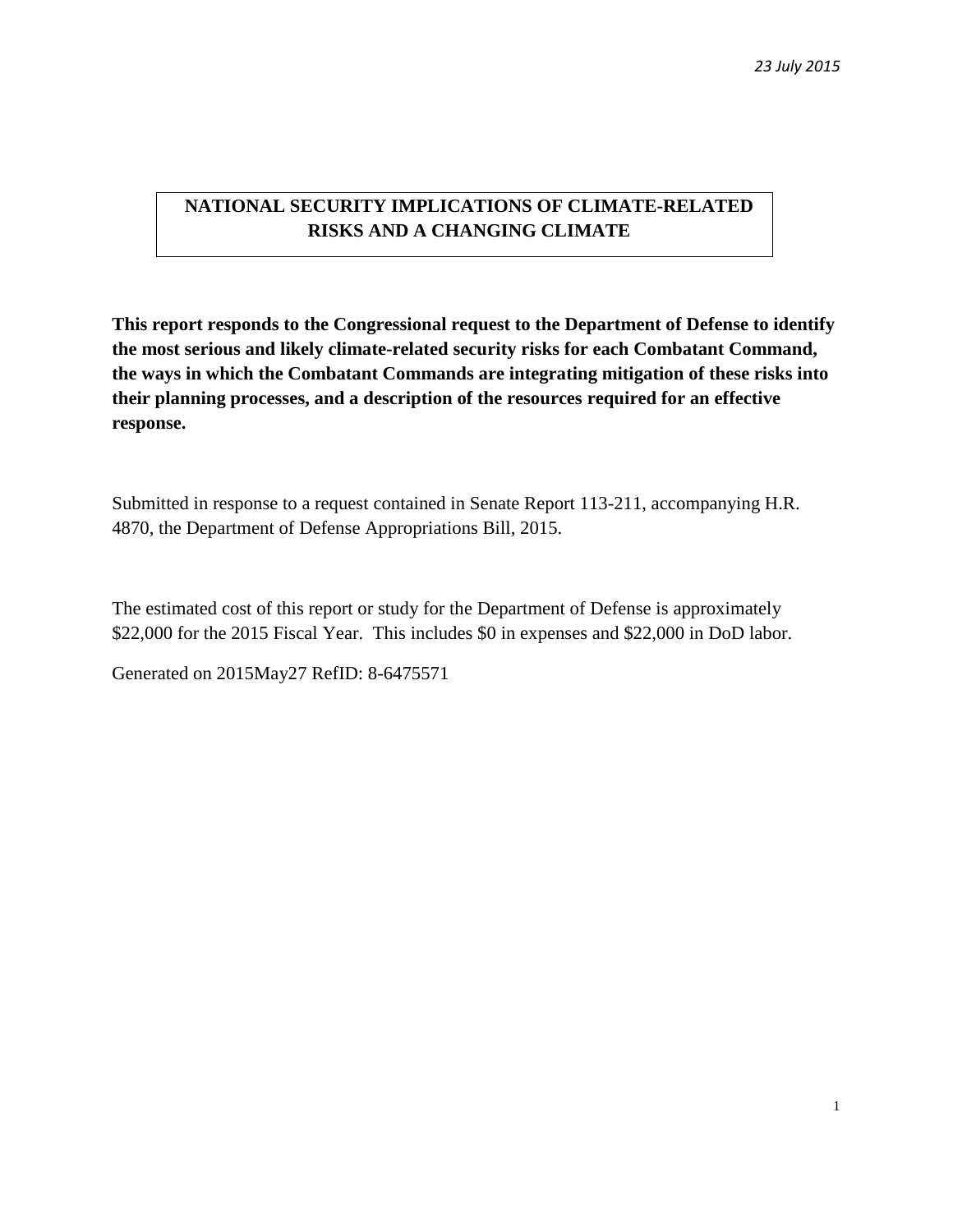# **Response to Congressional Inquiry on National Security Implications of Climate-Related Risks and a Changing Climate**

# July 2015

# **Elements of Request for Report**

This report responds to the request by the Senate Committee on Appropriations for information on the *National Security Implications of Climate Change* made in the report to accompany H.R. 4870, the Department of Defense (DoD) Appropriations Act for the fiscal year ending September 30, 2015. Specifically, the Committee requested that the Under Secretary of Defense for Policy provide a report to:

- Identify the most serious and likely climate-related security risks for each Combatant Command.
- Identify ways Combatant Commands integrate risk mitigation in their planning processes, including in the areas of:
	- o Humanitarian disaster relief;
	- o Security cooperation;
	- o Building partner capacity; and
	- o Sharing best practices for mitigation of installation vulnerabilities.
- Describe resources required for an effective response and the timeline of resources needs.

This report is organized into three primary sections:

- I. Common Conceptions of Risk and Response
- II. Geographic Combatant Commands (GCCs) Specific Aspects
- III. Conclusion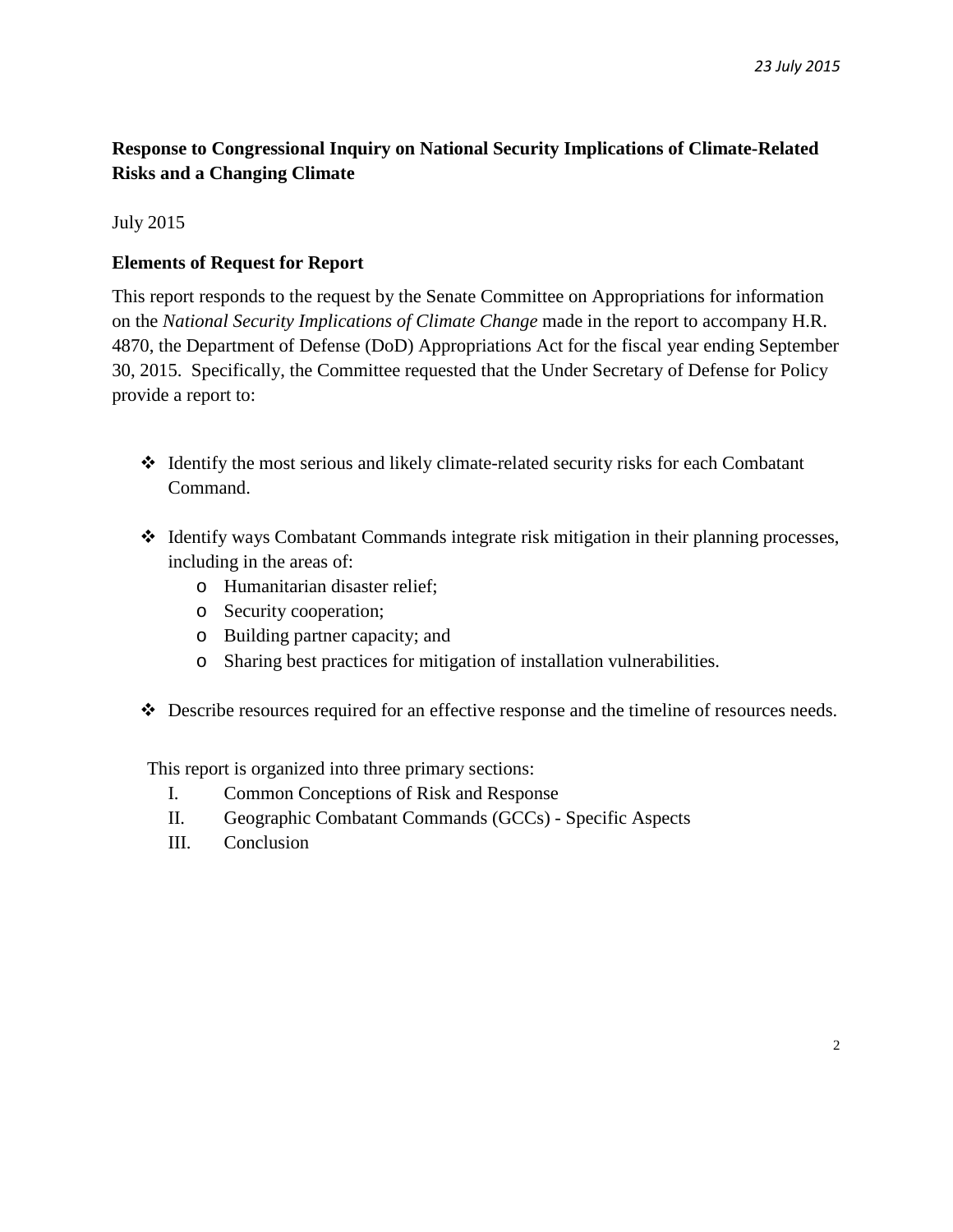#### **I. Common Conceptions of Risk and Response**

DoD recognizes the reality of climate change and the significant risk it poses to U.S. interests globally. The National Security Strategy, issued in February 2015, is clear that climate change is an urgent and growing threat to our national security, contributing to increased natural disasters, refugee flows, and conflicts over basic resources such as food and water. $<sup>1</sup>$  $<sup>1</sup>$  $<sup>1</sup>$  These</sup> impacts are already occurring, and the scope, scale, and intensity of these impacts are projected to increase over time.

The Department's defense strategy, as reflected in the 2014 Quadrennial Defense Review (QDR), emphasizes three pillars: protect the homeland, build security globally, and project power and win decisively. A changing climate increases the risk of instability and conflict overseas, and has implications for DoD on operations, personnel, installations, and the stability, development, and human security of other nations. This is why DoD released the Climate Change Adaptation Roadmap (CCAR) in October 2014. The CCAR identifies three overarching goals: to identify and assess the effects of a changing climate on the Department's infrastructure, mission, and activities; to identify, manage, and integrate climate change considerations across the full range of Department missions and activities; and to collaborate with internal and external entities on understanding and assessing the challenges of a changing climate and developing appropriate responses to those challenges.

Geographic Combatant Commands (GCCs) incorporate the risks posed by current and projected climate variations into their planning, resource requirements, and operational considerations. GCCs, often at the request of partner nations, cooperate with other nations on adaptation practices, resilience, environmental considerations, and risk reduction.

#### **Climate-Related Security Risks**

l

Global climate change will have wide-ranging implications for U.S. national security interests over the foreseeable future because it will aggravate existing problems—such as poverty, social tensions, environmental degradation, ineffectual leadership, and weak political institutions—that threaten domestic stability in a number of countries. Each GCC's assessment of risk reflects how this range of factors will affect security in its Area of Responsibility (AOR). GCCs generally view climate change as a security risk because it impacts human security and, more indirectly, the ability of governments to meet the basic needs of their populations. Communities and states that are already fragile and have limited resources are significantly more

<span id="page-2-0"></span><sup>&</sup>lt;sup>1</sup> National Security Strategy, White House, February 2015.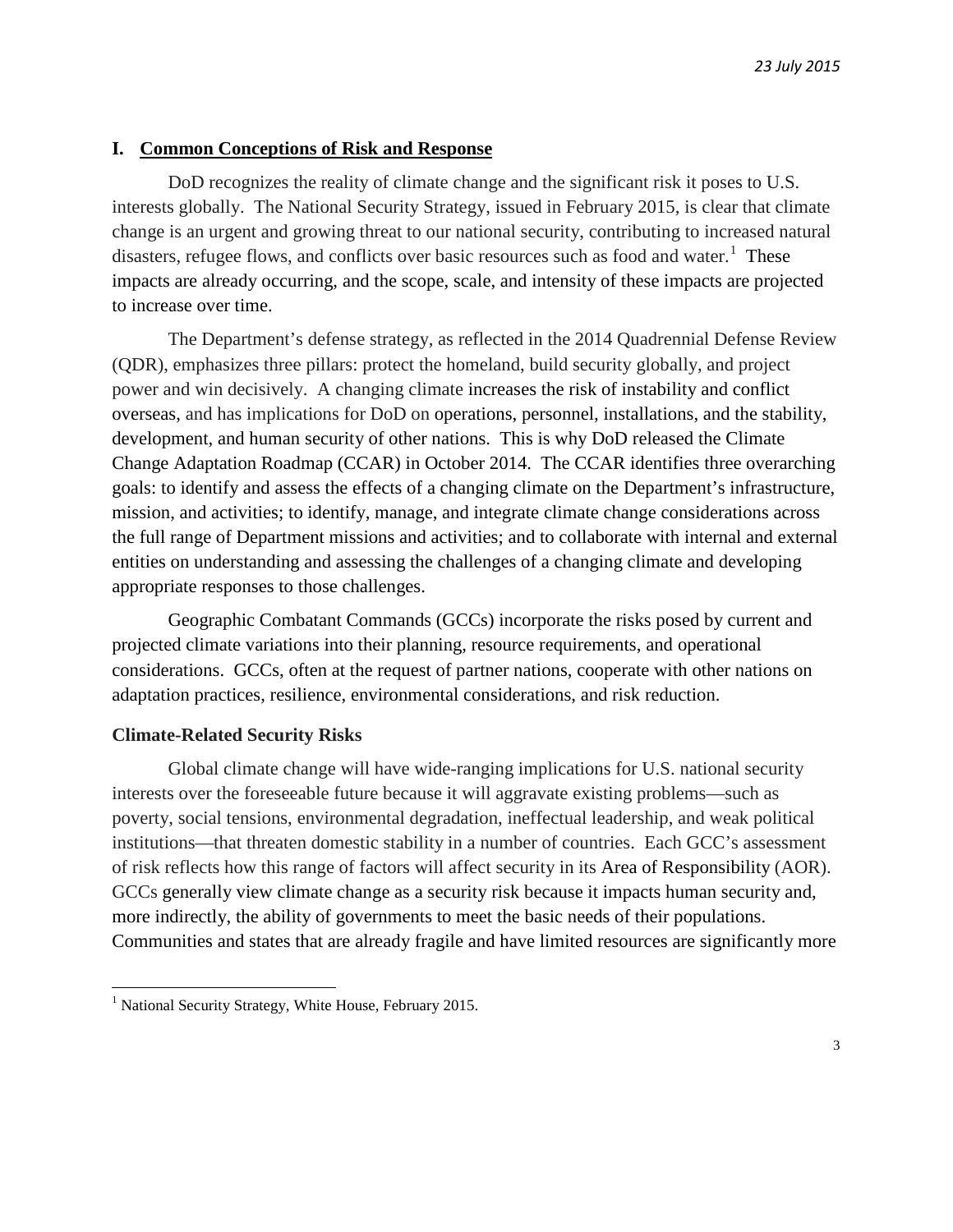vulnerable to disruption and far less likely to respond effectively and be resilient to new challenges. Case studies indicate that in addition to exacerbating existing risks from other factors (e.g., social, economic, and political fault lines), climate-induced stress can generate new vulnerabilities (e.g., water scarcity) and thus contribute to instability and conflict even in situations not previously considered at risk.

GCCs have identified four general areas of climate-related security risks:

- **Persistently recurring conditions such as flooding, drought, and higher temperatures** increase the strain on fragile states and vulnerable populations by dampening economic activity and burdening public health through loss of agriculture and electricity production, the change in known infectious disease patterns and the rise of new ones, and increases in respiratory and cardiovascular diseases. This could result in increased intra- and inter-state migration, and generate other negative effects on human security. For example, from [2](#page-3-0)006-2011, a severe multi-year drought affected Syria<sup>2</sup> and contributed to massive agriculture failures and population displacements. Large movements of rural dwellers to city centers coincided with the presence of large numbers of Iraqi refugees in Syrian cities, effectively overwhelming institutional capacity to respond constructively to the changing service demands. These kinds of impacts in regions around the world could necessitate greater DoD involvement in the provision of humanitarian assistance and other aid.
- **More frequent and/or more severe extreme weather events** that may require substantial involvement of DoD units, personnel, and assets in humanitarian assistance and disaster relief (HA/DR) abroad and in Defense Support of Civil Authorities (DSCA) at home. Massive flooding in Pakistan in 2010 was the country's worst in recorded history, killing more than 2,000 people and affecting 18 million; DoD delivered humanitarian relief to otherwise inaccessible areas. Super Storm Sandy in New York and New Jersey in 2012 resulted in over 14,000 DoD personnel mobilized to provide direct support, and at least an additional 10,000 who supported the operation in various capacities in the areas of power restoration, fuel resupply, transportation infrastructure repair, water and meal distribution, temporary housing and sheltering, and debris removal. The need for HADR and DSCA will likely rise as cities expand to encompass the majority of the global population and because flood risk threatens more people than

<span id="page-3-0"></span><sup>&</sup>lt;sup>2</sup> Peter Gleick, "Water, Drought, Climate Change, and Conflict in Syria," Pacific Institute, February 2, 2014.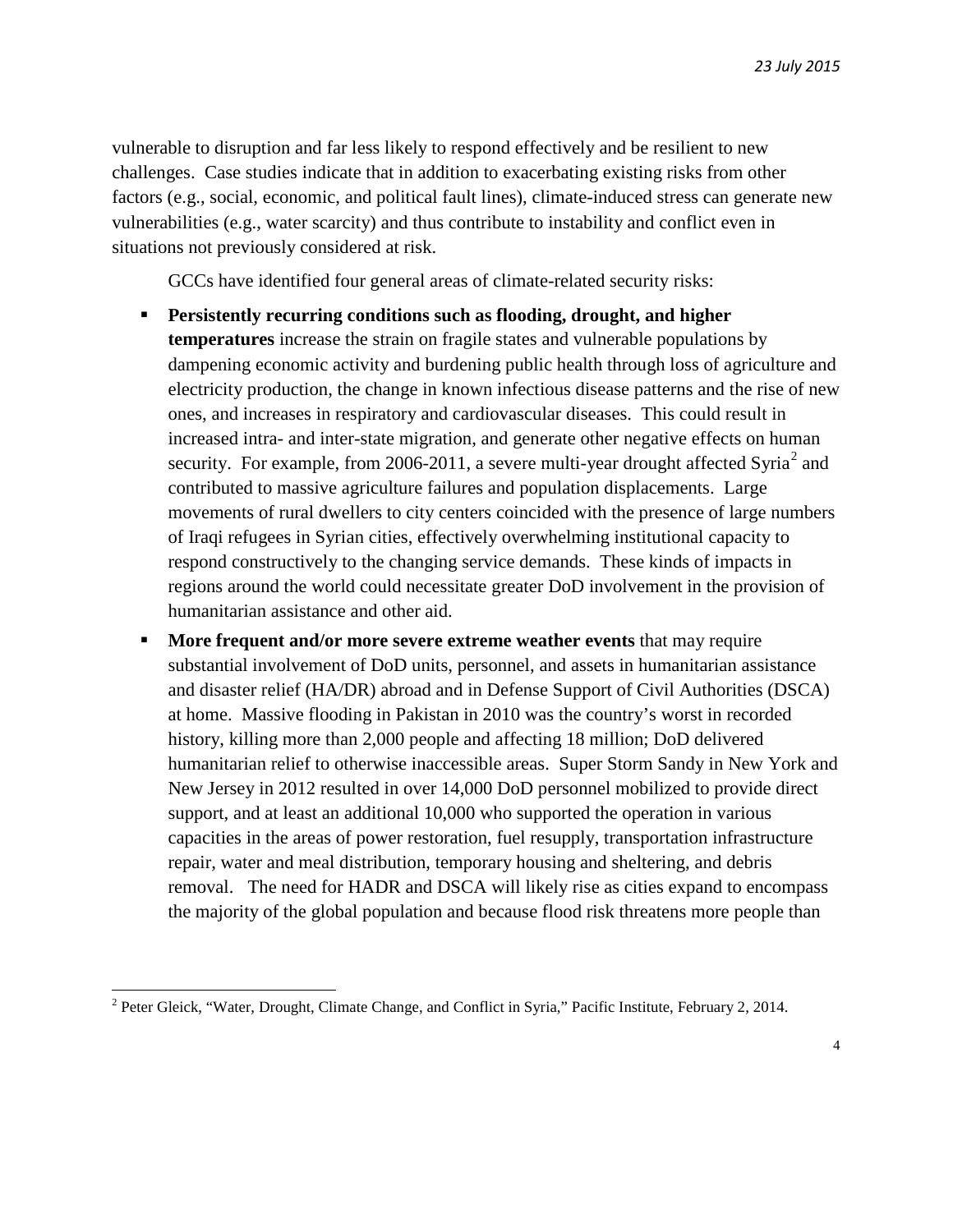any other natural hazard, especially in urban areas.<sup>[3](#page-4-0)</sup> Many growing cities are located in low- and middle-income countries with limited resources. Building partner nation capacity for HA/DR capabilities and civilian-military partnerships for DSCA are important parts of GCC security cooperation efforts. The Office of U.S. Foreign Disaster Assistance (OFDA) is responsible for leading and coordinating the U.S. Government's response to disasters overseas.

- **Sea level rise and temperature changes** lead to greater chance of flooding in coastal communities and increase adverse impacts to navigation safety, damages to port facilities and cooperative security locations, and displaced populations. Sea level rise may require more frequent or larger-scale DoD involvement in HADR and DSCA. Measures will also likely be required to protect military installations, both in the United States and abroad, and to work with partner nations that support DoD operations and activities. Sea level rise, increased ocean acidification, and increased ocean warming pose threats to fish stocks, coral, mangroves, recreation and tourism, and the control of disease affecting the economies, and ultimately stability, of DoD's partner nations. Some Pacific island nations face the risk of being entirely submerged by rising seas, and most island nations' freshwater supplies will be threatened by saltwater intrusion well before then. Loss of land, especially highly populated and agriculturally rich coastal land, also poses secondorder effects on human displacement and economic and food stability, and may further exacerbate challenges associated with disease vectors.<sup>[4](#page-4-1)</sup>
- **Decreases in Arctic ice cover, type, and thickness** will lead to greater access for tourism, shipping, resource exploration and extraction, and military activities. Land access—which depends on frozen ground in the Arctic—will diminish as permafrost thaws. These factors may increase the need for search and rescue (SAR) capabilities, monitoring of increased shipping and other human activity, and the capability to respond to crises or contingencies in the region. Difficult and unpredictable weather conditions, large distances, and scarce resources make emergency response in the Arctic difficult. Arctic operations are expensive and dangerous for military forces that are unprepared for the austere operating environment. DoD continues to evaluate the need for specific Arctic capabilities.

<span id="page-4-0"></span><sup>&</sup>lt;sup>3</sup> Implementation of the International Strategy for Disaster Reduction, Report to Secretary General, UN General Assembly, A/69/364, September 2014.

<span id="page-4-1"></span><sup>&</sup>lt;sup>4</sup> Southeast Asia: The Impact of Climate Change to 2030. National Intelligence Council, January 2010.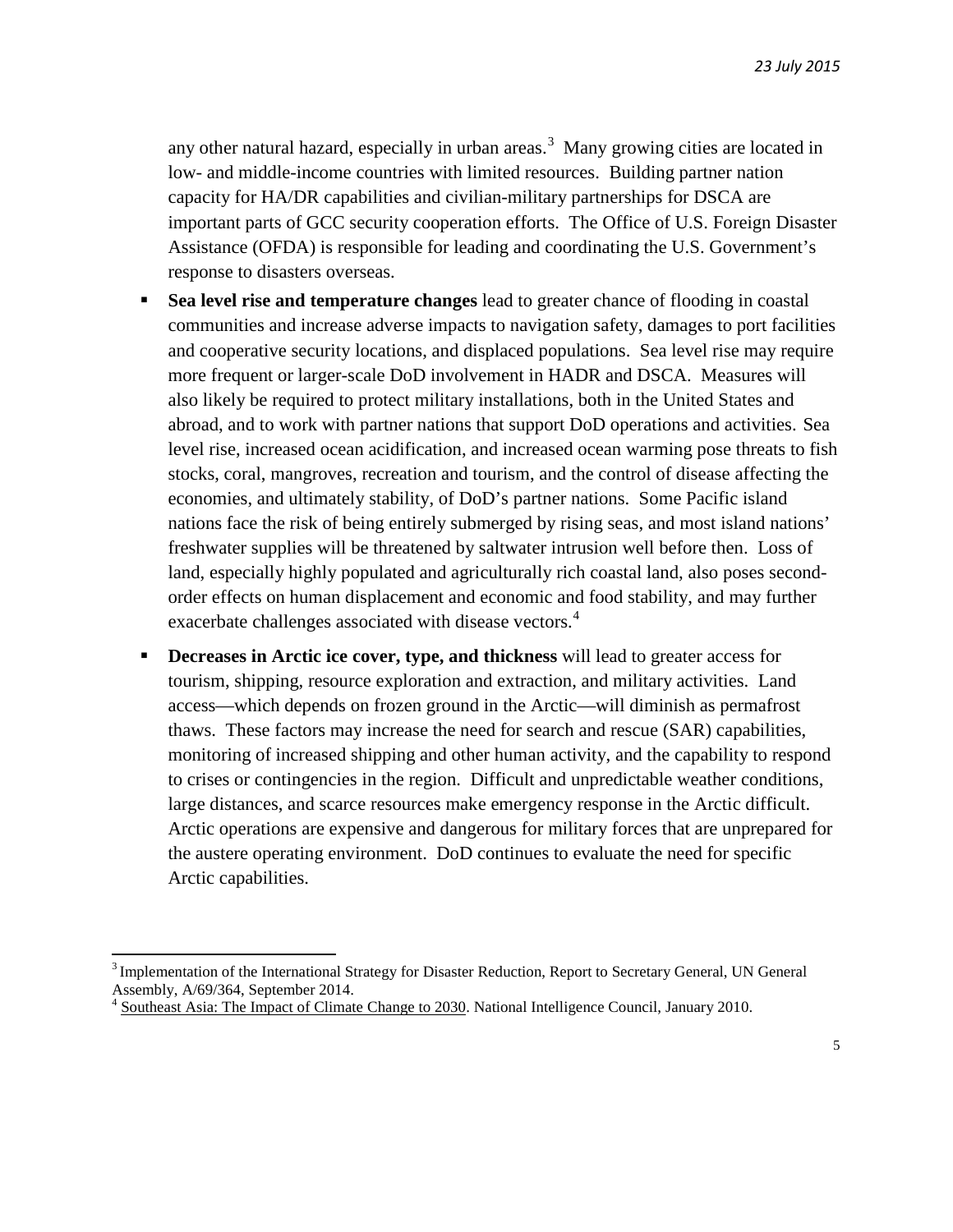### **Integration of Climate-Related Security Risks into Planning Processes**

GCCs use their Theater Campaign Plans, Operation Plans, Contingency Plans, and Theater Security Cooperation Plans as a means to identify or take into account climate risks. To assist with historical climatology and climate change near-term assessments, the Air Force's 14<sup>th</sup> Weather Squadron (14WS) provides authoritative data sets and tailored decision aids to GCCs. In addition, the National Oceanic and Atmospheric Administration (NOAA) provides long-term global climate projections, weather forecasts, and other services to all federal agencies within the United States—including DoD.

*Cooperation and building partner capacity.* Although activities vary, all GCCs are working with partner nations to increase partner abilities to reduce risks and implications from environmental impacts and climate change, including severe weather and other hazards. GCCs work with partner nations in three lines of activities:

- *Building infrastructure:* examples include emergency operations centers, disaster response warehouses, disaster shelters, and construction of dams for hydro-electric power.
- *Training:* provides disaster management and response personnel in partner nations with the knowledge and skills to meet the basic needs of the populace. These programs are often coordinated with the in-country security cooperation officers and the U.S. Agency for International Development (USAID).
- *Equipping*: GCCs support the delivery of Non-governmental Organization (NGO) emergency donations through the Defense Security Cooperation Agency's Funded Transportation Program and Denton Program.<sup>[5](#page-5-0)</sup> U.S. Southern Command (USSOUTHCOM) funds National Preparedness Baseline Assessments, which include gap analyses and five-year plans to build capability and capacity within partner nations, helping to provide a better picture of specific vulnerabilities to climatic events across a wide range of indicators. Other GCCs have similar disaster risk reduction cooperation programs or are evaluating such programs.

*Sharing best practices for mitigation of installation vulnerabilities.* Military Departments are responsible for assessing and addressing the vulnerabilities of DoD installations. DoD has directed a global screening level vulnerability assessment to determine

<span id="page-5-0"></span> $<sup>5</sup>$  The Denton Program provides transportation for approved humanitarian assistance commodities destined for</sup> approved countries. It is administered by USAID, the Department of State, and the Defense Security Cooperation Agency.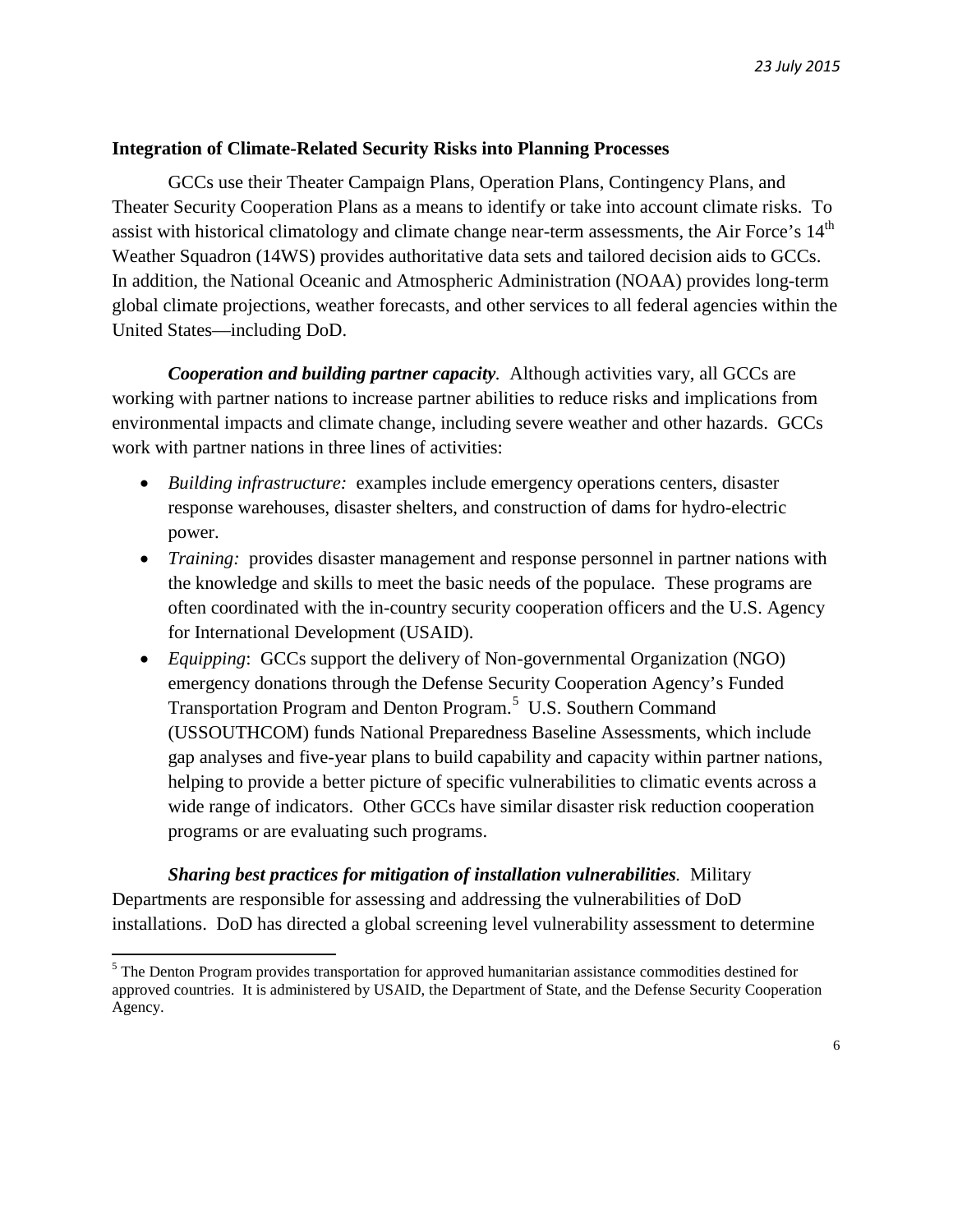DoD installations' vulnerability to climate changes, water and environmental requirements, and sea level rise. The Military Departments will use information from the screening assessments to identify serious vulnerabilities and to develop adaptation strategies as necessary for installations.

#### **Resources and Timeline**

Resources for assessing and responding to the impacts of climate change are provided within existing DoD missions, funds, and capabilities. Activities associated with climate resiliency planning in GCCs are subsumed under existing risk management processes. Training for GCC personnel in accessing and using climate and weather data related to climate change may incur costs. Attending coordination meetings with partner nation organizations focusing on climate impacts may also add to GCC personnel responsibilities. In the future, other adaptation and resilience costs may become clearer and will need to be evaluated.

Humanitarian assistance and disaster relief is costly, particularly for first response activities. Common requirements include strategic lift assets, water and water purification capability, vertical lift assets for dispersal of relief supplies, engineering equipment for removing debris from critical infrastructure, medical care, robust communications, repair of overloaded or nonfunctioning electricity generation, SAR, and port opening and traffic control capabilities. DoD has put many of these capabilities in use for humanitarian assistance following the earthquakes in Nepal in 2015.

The main source of funding for the GCCs' HA/DR programs is the Overseas Humanitarian, Disaster, and Civic Aid (OHDACA) appropriation, which enables the Combatant Commands to provide immediate life-saving assistance to countries in their regions.

# **II. GCCs - Specific Aspects**

Geographic Combatant Commands independently have assessed climatic risks in the context of their respective AORs. For instance, U.S. Africa Command (USAFRICOM) assesses humanitarian crisis as the most likely climate-related risk within its AOR, foremost due to the impact that devastating events like drought and disease could have on vulnerable populations and on state stability in places already struggling with fragility and conflict. North American Aerospace Defense Command / U.S. Northern Command (NORAD/USNORTHCOM) and USEUCOM are concerned with security risks arising from increased shipping, military operations, and resource exploration in the Arctic as the ice-cap melts. U.S. Pacific Command (USPACOM) considers rising sea-levels to be a particularly significant threat to people in geographically vulnerable locations. USSOUTHCOM similarly highlights the threat that sea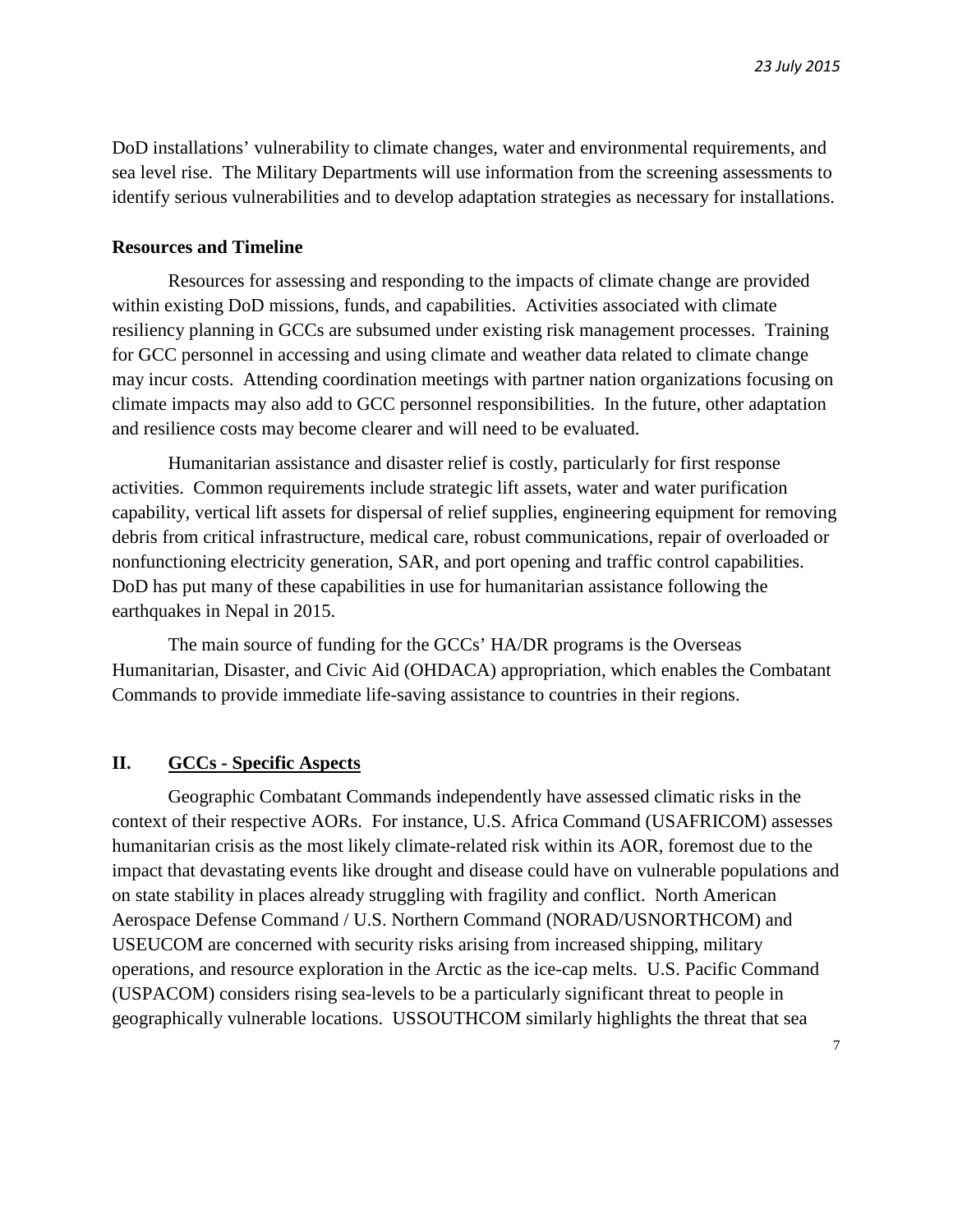level rise and ocean acidification and warming pose to fish stocks, coral, mangroves, recreation and tourism, and the control of disease. USSOUTHCOM also identifies coastal flooding to be a particular concern for parts of the Caribbean basin due to climate change-related sea level rise.

GCCs assess that, in line with the Intergovernmental Panel on Climate Change (IPCC) conclusions, [6](#page-7-0) climate change will have the greatest impact on areas and environments already prone to instability, which aligns with DoD's wider assessment of climate change as a threat multiplier. USPACOM already reflects this likely implication in its planning processes by addressing not only the direct effects of climate change but also the imperative this implication creates for environmental and resource management. U.S. Central Command (USCENTCOM) similarly monitors resource scarcity (e.g., water, food, energy) in its arid AOR, and accounts for this factor in its planning. Although the context differs, USAFRICOM assesses that climate change will exacerbate existing economic, social, and environmental vulnerabilities, while conditions of drought, disease, and economic stagnation may tip states toward systemic breakdowns.

GCCs recognize the risk climate change poses to existing resource allocation. USAFRICOM highlights how climate change will alter the distribution and quality of natural resources, such as fresh water, arable land, coastal territory, and marine resources. USPACOM assesses that climate change will affect populations already living in unstable environments and already experiencing urban or rural conflict driven, in particular, by seasonal water shortage. USCENTCOM identifies that climate changes heighten competition at the national or subnational level in an already arid region, and this competition could be more dangerous as actors seek to protect limited resources. However, inter-state conflict risk is attenuated by the context of international treaties and agreements. USNORTHCOM identifies increased resource exploration in the Arctic as driving an increase in the future demand for SAR and environmental disaster response missions in support of other agencies and civil authorities.

Both USSOUTHCOM and USAFRICOM recognize the economic risks associated with climate change, again as a stressor on vulnerable populations. USAFRICOM and USPACOM both identify how technological, infrastructure, skills, and information constraints heighten vulnerability to climate stresses.

GCCs highlight the impact that climate change may have on the frequency and severity of weather-related events. In addition to humanitarian assistance in its AOR, USPACOM

<span id="page-7-0"></span><sup>6</sup> Intergovernmental Panel on Climate Change 2014, Impacts, Adaptation and Vulnerability, Summary for Policy Makers and Technical Summary, Working Group II to Fifth Assessment. <http://www.ipcc.ch/>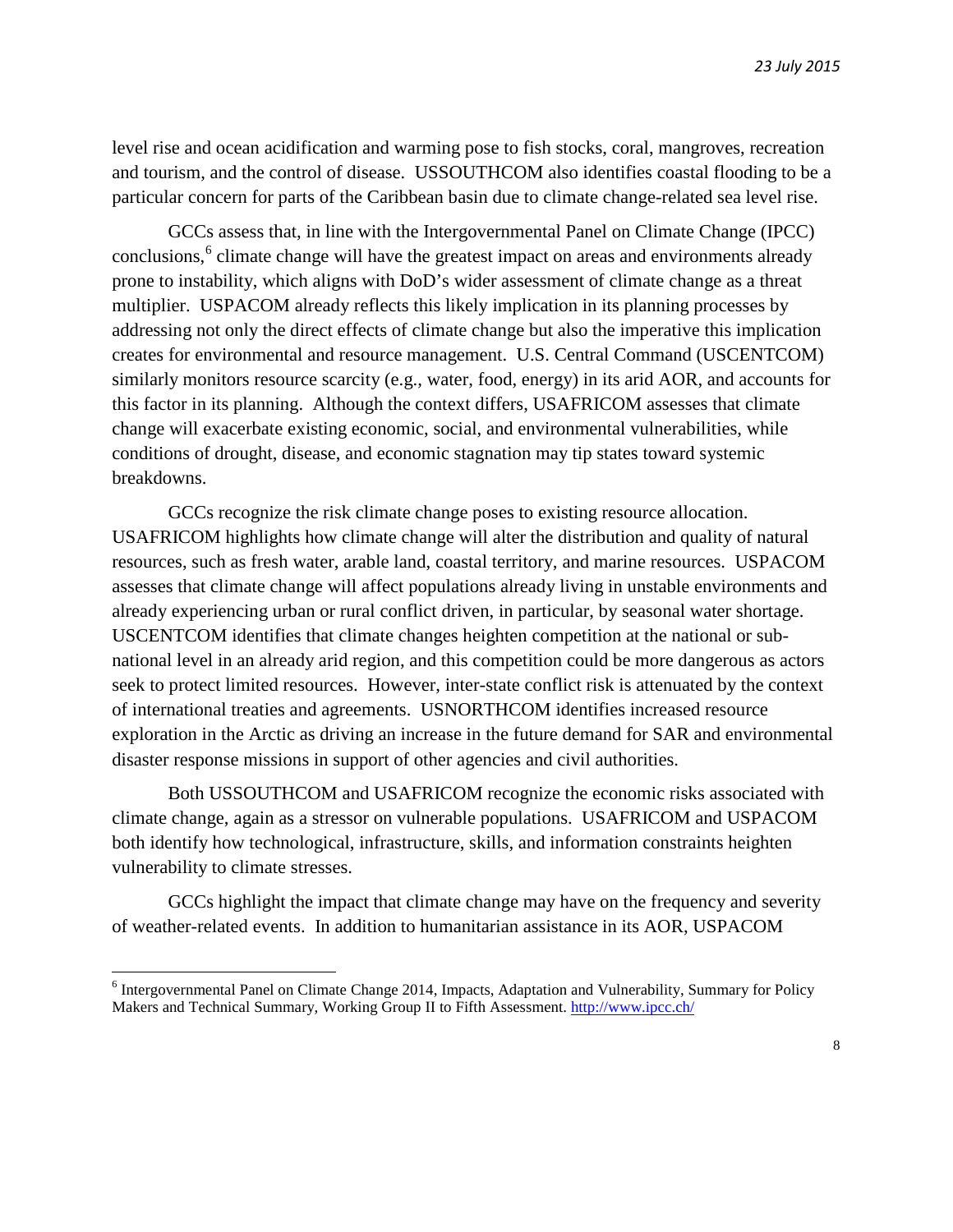anticipates this will increase the demand for DSCA as well as pose a challenge to U.S. critical defense infrastructure. These concerns are consistent with the 2014 DoD Climate Adaptation Roadmap. GCCs are accordingly integrating climate-related risk mitigation into planning processes, the details of which are provided below:

# **USAFRICOM**

Integration of Climate-Related Risks Management into Planning Processes

- USAFRICOM will consider climate change-related factors from key strategic documents<sup>[7](#page-8-0)</sup> in its annual Theater Campaign Plan (TCP) reviews.
- USAFRICOM's Foreign HA/DR Country Plans will be expanded to promote engagement with partner nations to enhance planning, responses, and resilience to the effects of climate change. USAFRICOM also works closely with USAID in HA/DR, and USAFRICOM's intervention in HA/DR operations will align with USAID's strategy.
- USAFRICOM's building partner capacity efforts are nested within its security cooperation programs and will adapt to a variety of trends and projections, including climate change.

Resources and Timeline

• USAFRICOM's resource planning takes into account the probabilities of climate events driving resource requirements for HA/DR-related program budgets. Embassy country teams throughout Africa work closely with interagency partners to ensure DoD contributions are represented in embassies' Integrated Country Strategy documents.

# **USCENTCOM**

Integration of Climate-Related Risks Management into Planning Processes

- Current and historic climatic conditions are factored into TCPs, including water scarcity, which is a recurring issue in the AOR. Warning indicators are part of the deliberate planning process.
- Climate change is not a stand-alone topic. Real-world, actual climate conditions are taken into consideration for planning missions. HA/DR and security cooperation/building partner capacity are specific lines of effort addressed in the TCP.

<span id="page-8-0"></span><sup>7</sup> Including the National Security Strategy, Quadrennial Defense Review, National Military Strategy, Joint Strategic Capabilities Plan, and the Chairman's Risk Assessment.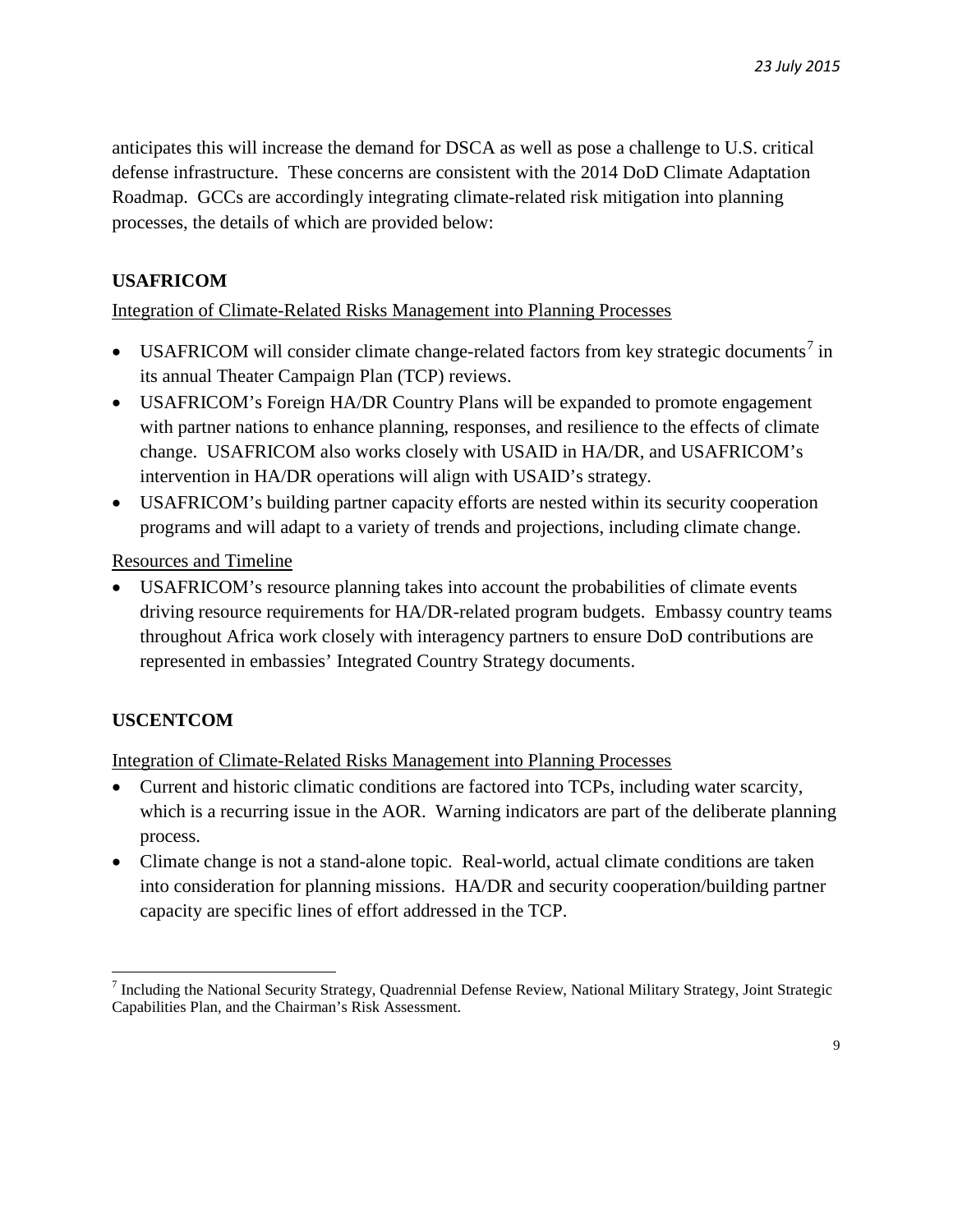• Service components will address specific needs for their installations; for example, the Navy will address sea level rise and access to ports.

Resources and Timeline

• The Military Departments/Services provide most of the resources for on-the-ground activities. USCENTCOM focuses on nearer-term (five years) projected changes in climate.

# **USEUCOM**

# Integration of Climate-Related Risks Management into Planning Processes

- The Arctic Security Forces Roundtable is USEUCOM's flagship engagement effort for nations that have security forces within the Arctic region. It is a forum in which senior military leaders from Arctic nations, and other stakeholders, confer and agree upon actions that can support stability and peaceful commercial activity in the region. Lessons learned from our Arctic allies and partners are used to enhance operational safety. An Arctic assessment is included in the current TCP and informs the development of the GCC's activities.
- In response to melting ice and newly accessible areas of the Arctic, EUCOM sponsors the ARCTIC ZEPHYR series of table-top exercises focused on SAR operations in the Arctic.

Resources and Timeline

- The Northern Sea Route generally opens for four weeks each year—usually the month of September.<sup>[8](#page-9-0)</sup> Arctic-specific SAR resources will need to be trained and ready as Arctic activity, particularly tourism, increases. In 2016, the cruise liner CRYSTAL SERENITY will attempt to transit the North West Passage with 900 expected passengers, the first leisure cruise ship to make the crossing.
- Future Arctic offshore drilling will also create a resource demand and the need for emergency response, risk reduction measures, and environmental protections.

<span id="page-9-0"></span><sup>&</sup>lt;sup>8</sup> Canada's Northwest Passage will not likely be consistently open for another 20 years, with some estimates putting complete opening at 2050.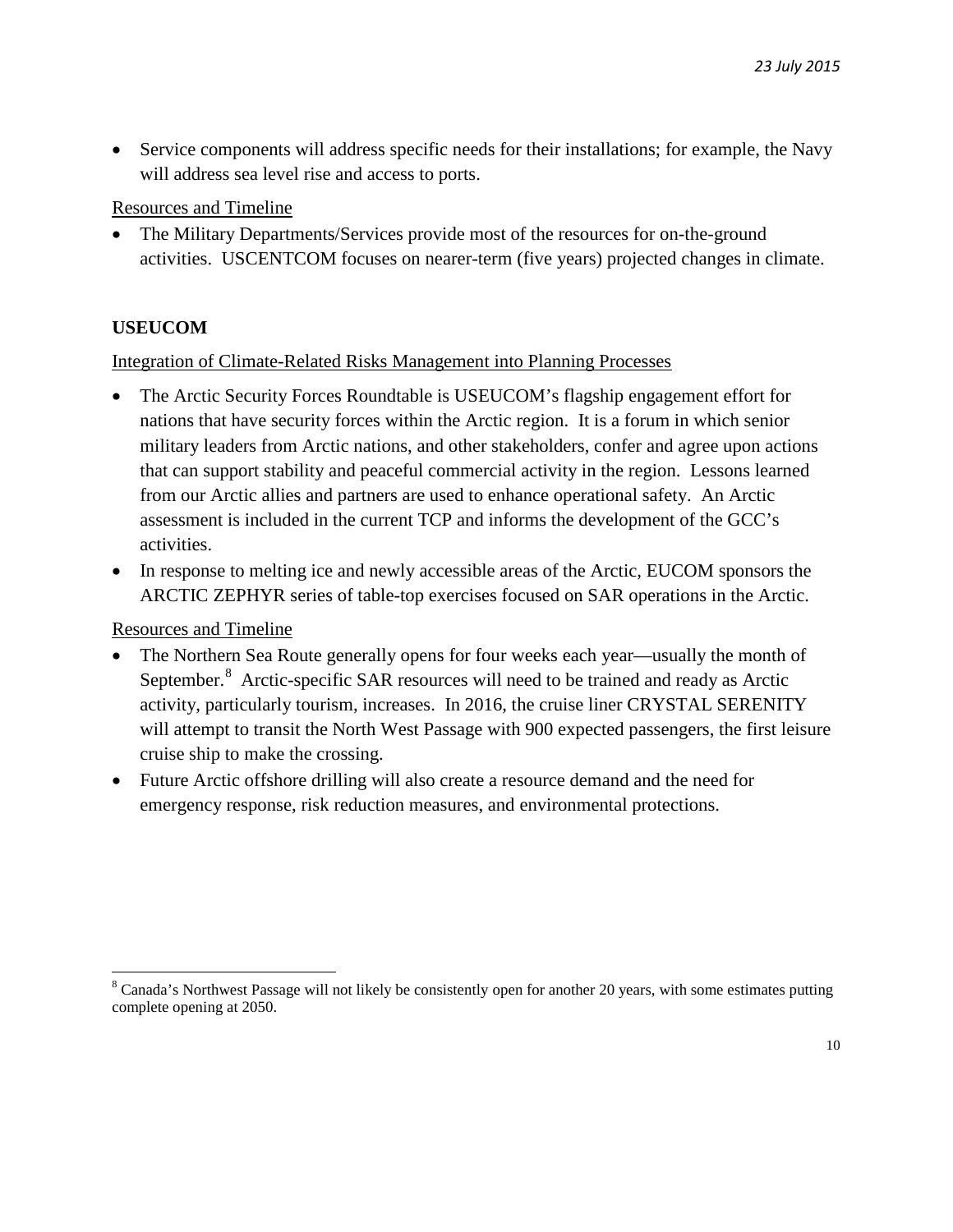# **NORAD/USNORTHCOM**

#### Integration of Climate-Related Risks Management into Planning Processes

- USNORTHCOM routinely includes extreme weather-driven scenarios in training and exercise events. USNORTHCOM has also developed planning tools to guide operational response efforts for potential catastrophic events, including severe weather events.
- NORAD/USNORTHCOM has participated in the ARCTIC ZEPHYR series of table-top exercises, and has conducted cooperative Arctic SAR exercises with Canada.
- NORAD/USNORTHCOM has hosted two Arctic collaborative workshops with the full range of governments, international partners, the private sector, and academia to focus on projected climate changes in the Arctic.

#### Resources and Timeline

• Acquisition and supply chain requirements for the Arctic are considerably longer than for the rest of the AOR and are much more costly. DoD will continue to partner with federal departments and agencies; state, local, and tribal agencies; other nations; and the private sector on services as appropriate.

# **USPACOM**

Integration of Climate-Related Risks Management into Planning Processes

- USPACOM efforts addressing climate change risks are primarily outlined in the "All Hazards" Line of Effort in the USPACOM TCP. The focus is two-fold: readiness to respond to and be resilient to disasters, and sustainable resource management toward critical resource security. USPACOM coordinates these efforts with a variety of DoD interagency partners including the Department of State, USAID, Department of Homeland Security, Department of the Interior, and NOAA—to ensure its readiness to execute concepts of operations for DSCA, Pandemic and Emerging Infectious Disease, and Foreign HA/DR.
- USPACOM Country Security Cooperation plans, under the Theater Security Cooperation Plan and its logistics Theater Security Cooperation branch, provide opportunities to work in collaboration with host nations to address disaster and critical resource security needs through a variety of operations, actions, and activities in country.
- USPACOM is developing a visual display tool that seeks to overlay historic disaster event data, climate and weather data, population and geographic data, Country Book information, resource scarcity data, and all hazards-related activities in the region into a comprehensive tool that will not only provide planners with historic and needs-based data to inform plans,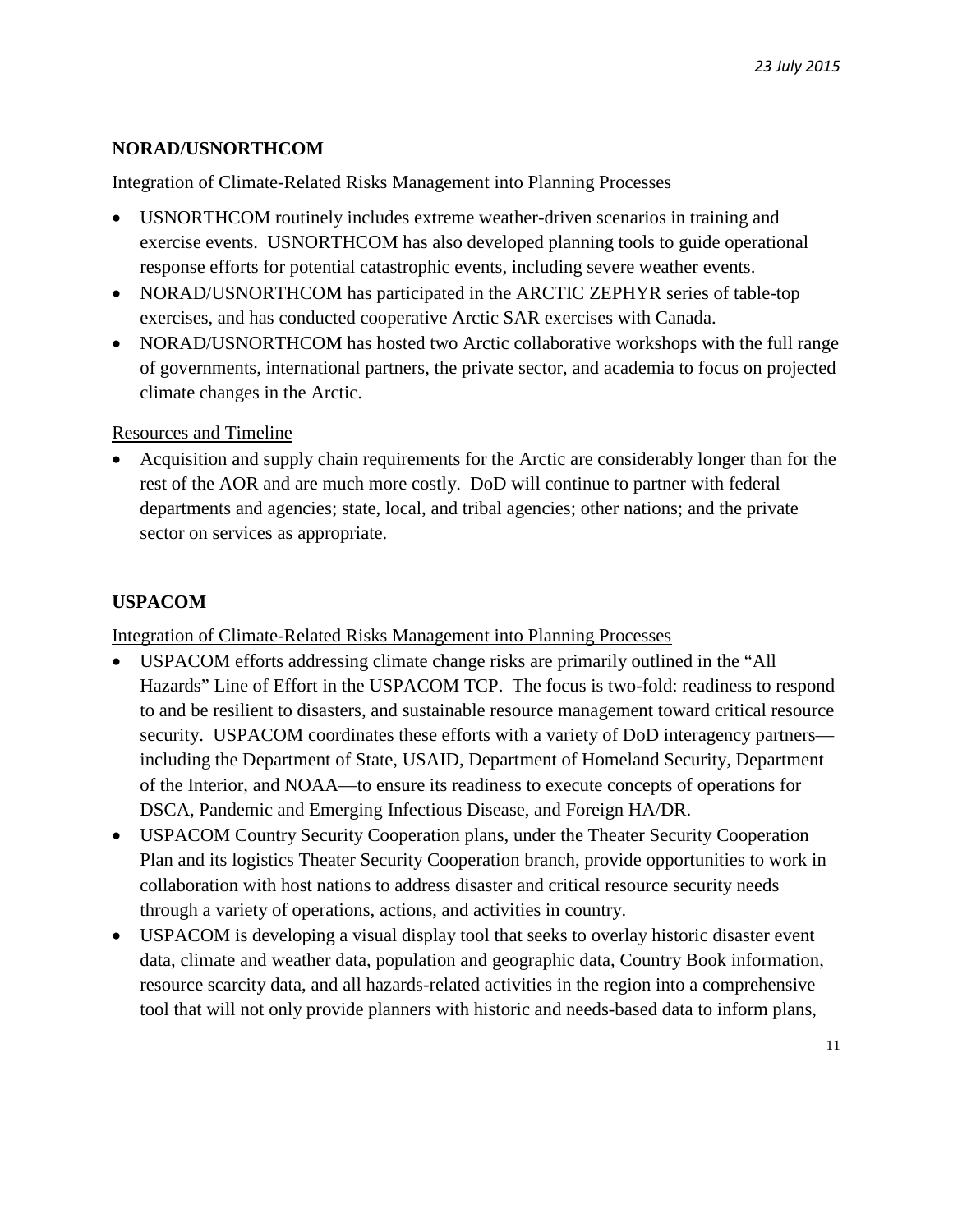but will also enable USPACOM and those with access to the information to leverage and coexecute events for the greatest overall impact in the region. USPACOM is working to integrate Australia, Canada, New Zealand, and the United Kingdom into all hazards-related activities to leverage lessons learned, best practices, and limited resources to support disaster response readiness and capability development more effectively, as well as work toward critical resource security as a means of protecting peace in the region.

- In June 2015, USPACOM and Thailand co-hosted the fifth annual Pacific Environmental Security Forum in Bangkok. The forum seeks to develop foreign nation capacity in several environmental security areas through combined projects within the USPACOM AOR. Sessions on project concept development followed three days of discussions on the DoD Climate Change Adaptation Roadmap, the protection of the commons in a civilian-military context, and military environmental programs.
- USPACOM is also developing partnerships focused on building the overall resilience of the State of Hawaii and nesting the resilience of USPACOM installations within that framework.

#### Resources and Timeline

• USPACOM has established Pacific Augmentation Teams around its AOR to identify quickly immediate needs that can be met with military assets. These teams represent an effort to shorten disaster response times by allowing USPACOM to begin mobilizing a response in anticipation of a Secretary of Defense-approved request. Proximity to the disaster is also a factor that dramatically reduces the response time. U.S. forces training, exercising, or operating in the vicinity of a disaster can be re-tasked to support relief efforts.

# **USSOUTHCOM**

#### Integration of Climate-Related Risks Management into Planning Processes

#### *Humanitarian Assistance and Disaster Relief*

- Although the USSOUTHCOM HA/DR program does not explicitly incorporate climate change planning, it maintains communication with the disaster response actors and first responders at the relevant agencies of USSOUTHCOM partner nations.
- USSOUTHCOM assists partner nations in making sure that they have the infrastructure, training, and equipment necessary to respond to any disaster, and also assists them with the preparation of their disaster response plans. In this way, USSOUTHCOM fulfills one of its military end states: "Partner nations have the capability and capacity to conduct HA/DR operations to mitigate the effects of natural and man-made disasters."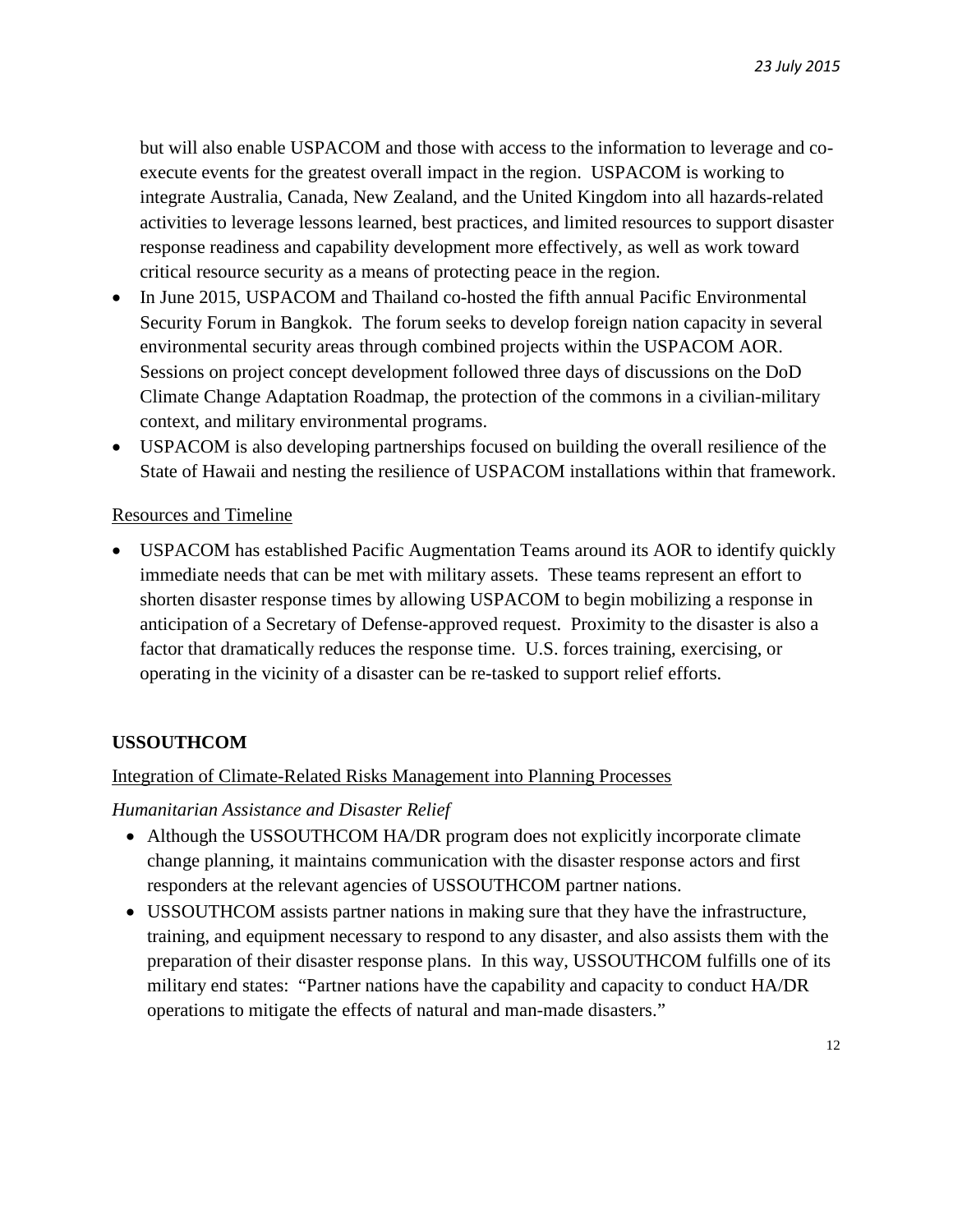- USSOUTHCOM is not the lead entity when it comes to support of a partner nation response to a disaster; it supports OFDA.
- As an example of a weather-related disaster preparation, although not necessarily climate change planning per se, for the last three years (after the Haiti earthquake in 2010) USSOUTHCOM has requested authorities to use OHDACA funding to preposition assets under its operational control when a severe storm threatens Haiti, in order to be able to respond immediately to a potential disaster response requirement.
- The National Preparedness Baseline Assessments, funded by USSOUTHCOM, include a gap analysis as well as a five-year plan to build capability and capacity within the countries in the region. They include data collected at a national and sub-national scale utilizing both current and historical information, combined with environmental, social, policy, and economic indicators. This analysis can provide a better picture of specific vulnerabilities to climatic disasters across a wide range of environmental, social, and economic indicators. The collection of sub-regional data will provide a more nuanced depiction of each country's risks and vulnerabilities to disasters that may be influenced by climate change as well as their readiness to respond to them.

*Security Cooperation / Building Partner Capacity*: USSOUTHCOM has conducted some security cooperation activities related to military adaptation to climate change. These activities have been nested under its HA/DR and critical access lines of effort. Several partners in the region have expressed interest in discussing and taking steps to address environmental and energy challenges for military forces, including climate change. As an example, in 2014 USSOUTHCOM completed a collaborative report on this topic with military experts from Chile, Colombia, El Salvador, and Trinidad & Tobago, and presented the outcomes to the Inter-American Defense Board.

#### Resources and Timeline

• USSOUTHCOM has identified the additional resources required to "Identify and assess the effects of climate change on the Department," which is the first goal in the DoD 2014 Climate Change Adaptation Roadmap. USSOUTHCOM will also seek appropriate resources to fund assessments to determine the effects of its most serious and likely climate-related risks.